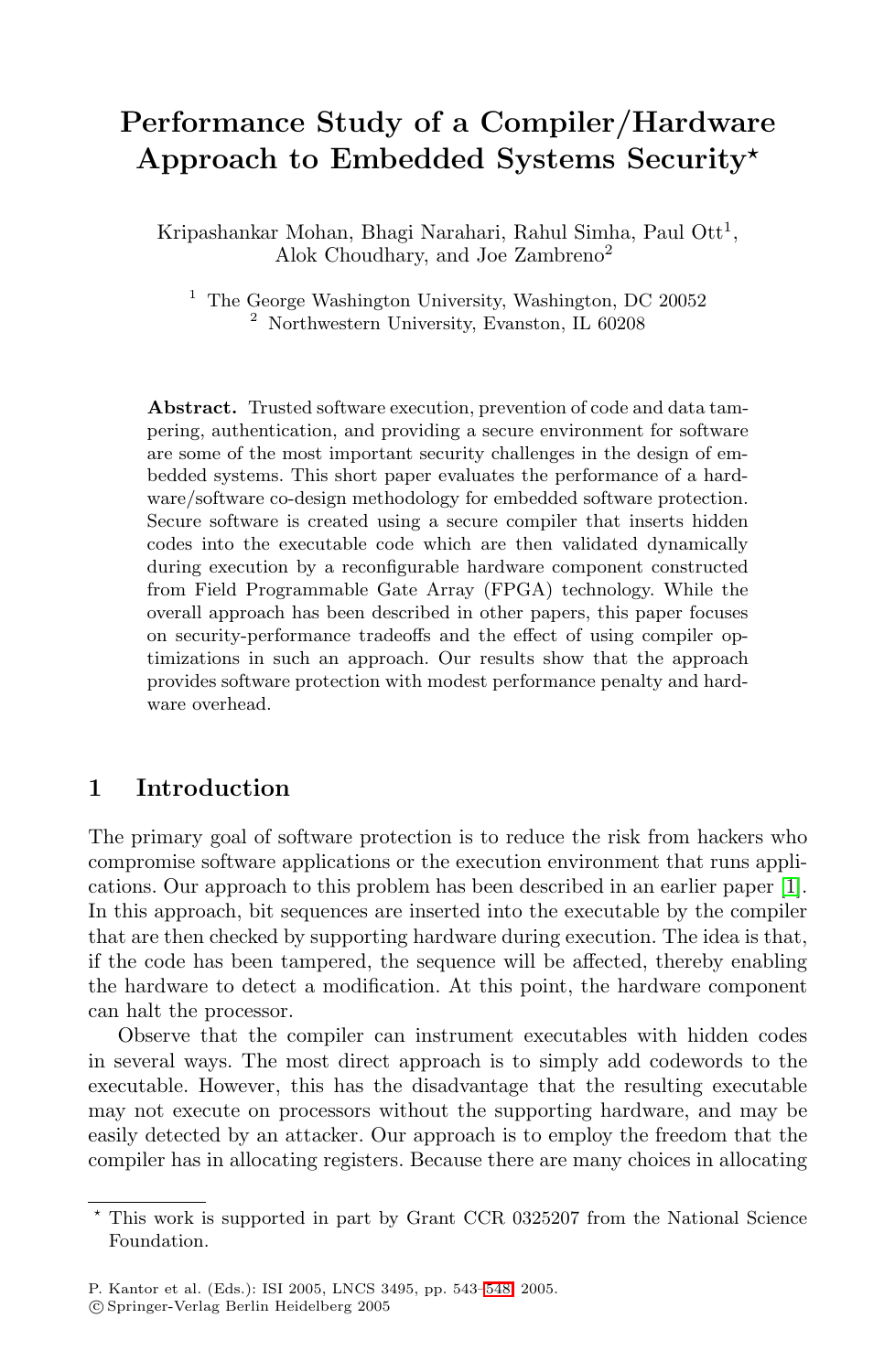registers, compilers can use these choices to represent binary codes that can then be extracted by the hardware. And because the register allocation is a valid one, the executable will run on processors that do not perform any checking.

The hardware support is needed so that the checking is itself not compromised, as is possible with software checking methods [\[10\]](#page-5-2). While it is generally expensive to build custom hardware support for this type of run-time checking, Field Programming Gate Array (FPGA) technology provides an attractive alternative. These programmable fabrics are today available with many commercial processors, and can easily be configured to perform the kind of checking during runtime. Because FPGA's are usually on-chip, and because they can be optimized to perform simple computations, they are also space and time efficient. Thus, the combination of compiler and FPGA technology makes the whole approach worthy of investigation. The purpose of this paper is to explore the performance of this approach.

Several factors can affect performance when actively checking an executable at runtime. The computation time in the FPGA depends on the lengths of the codes, their spread across the executable and how often the checking is performed. In particular, we consider the lengths of basic blocks and simple compiler techniques such as loop unrolling. We find that, overall, the approach imposes a modest penalty. At the same time, we find that loop-unrolling provides negligible performance benefit, thereby suggesting that other compiler techniques will be needed to further reduce the performance overhead.

Because a complete survey of software protection and security-driven compilation is presented in some of our earlier work [\[1,](#page-5-0) [9\]](#page-5-3), we refer the reader to these papers for reviews of related work.

### **2 The Compiler/Hardware Approach**

Figure [1](#page-2-0) depicts the overall system architecture using our earlier approach [\[1\]](#page-5-0). The right side of Figure 1 shows a processor and FGPA on a single chip. As instructions stream into the chip, the FGPA secure component extracts the register information and uses the stream of registers to extract the hidden sequences, which are then checked. All the checking is performed by the FPGA itself.

To see how this works, consider a sample program as shown in Figure [2.](#page-2-1) The code on the left shows the output of standard compilation, before our register encoding is performed. The compiler approach replaces the standard register allocation algorithm with one that embeds keys. We use an even-numbered register to encode a 0 (zero) from the binary key, and an odd-numbered register to encode a 1 (one). This process continues until all the available "definition" registers of the basic block are assigned according to the key. The reverse process is performed in the FPGA.

In this paper, we consider two fundamental ways in which an embedded bitsequence can be used. In the first method, the extracted bit sequence is compared against a pre-stored key in the FPGA. This, however, requires addressing the problem of key distribution. For systems in which such distribution or storage is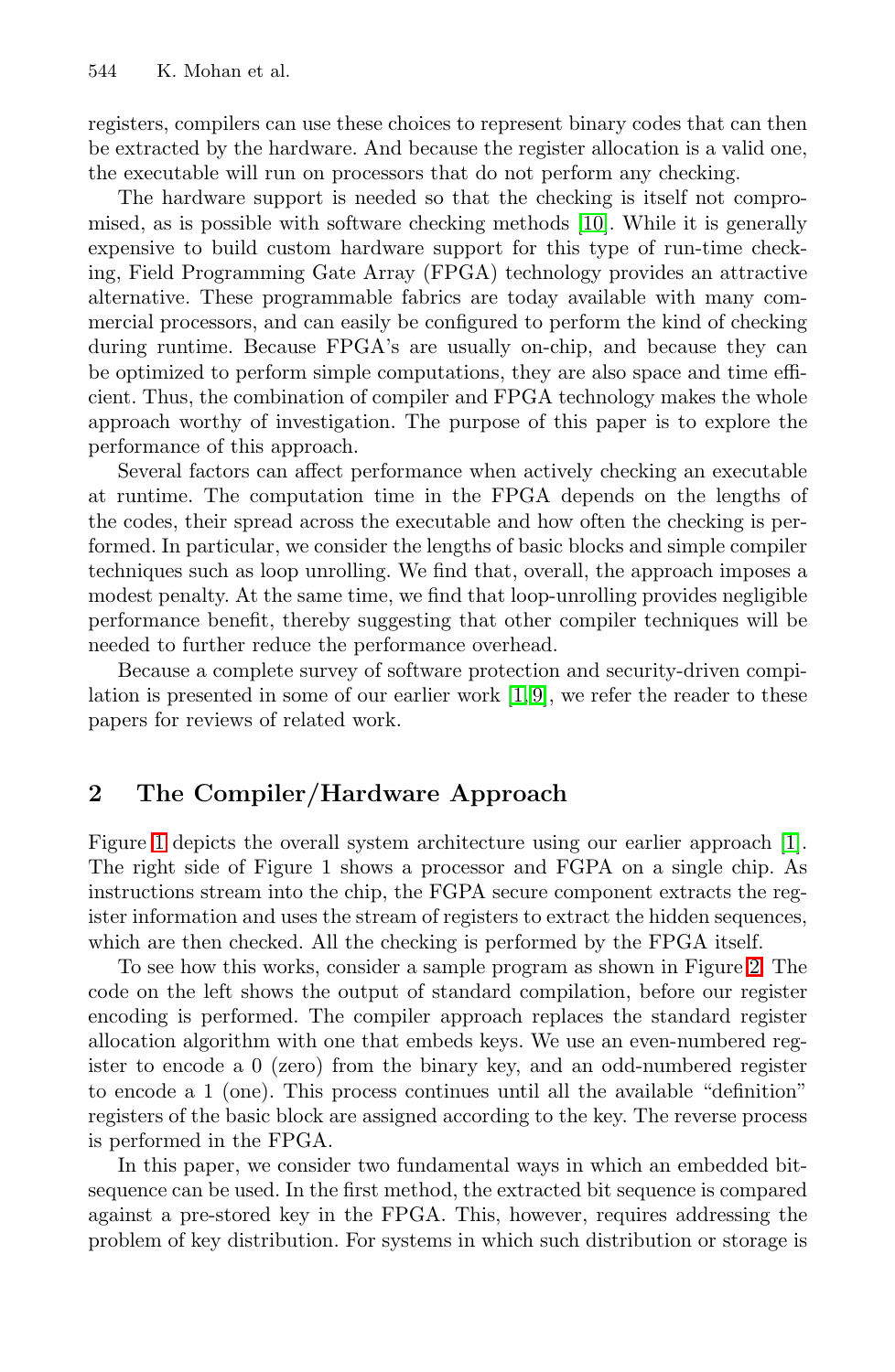

<span id="page-2-0"></span>**Fig. 1.** System architecture

not possible, a simpler (albeit less secure) approach can be used. In this case, the bit-sequence is compared against a specific (say, the first) opcode in the basic block. The overall technique relies on the fact that, when the code is tampered with, the bit sequence will be disrupted with high probability.

Consider, for example, the second flavor mentioned above. In Figure [2,](#page-2-1) the opcode of the first instruction of a basic block yields a key of '110100000110000000 00'. Since the first bit of the key is '1' the register assigned to the first instruction is 'R1'. From the use-def and def-use chain of the registers, the instructions that depend on the first instruction's register 'R1' are updated. In the second instruction, register 'R1' is once again chosen, as the bit value is '1' and the register is also redefined. An even register 'R0' is chosen for the fourth instruction from the available even registers, since the third bit of the key is '0'. This register's "use" locations are then updated. This process continues until all the registers are modified based on the key chosen. A modified program with a new register sequence is thus obtained. For the above example, Figure [2](#page-2-1) shows the result.

How is tampered code detected? Consider an insertion of instructions. Clearly, any instruction that uses registers is likely to disrupt the bit sequence with high



<span id="page-2-1"></span>**Fig. 2.** Register encoding example with key 11010000011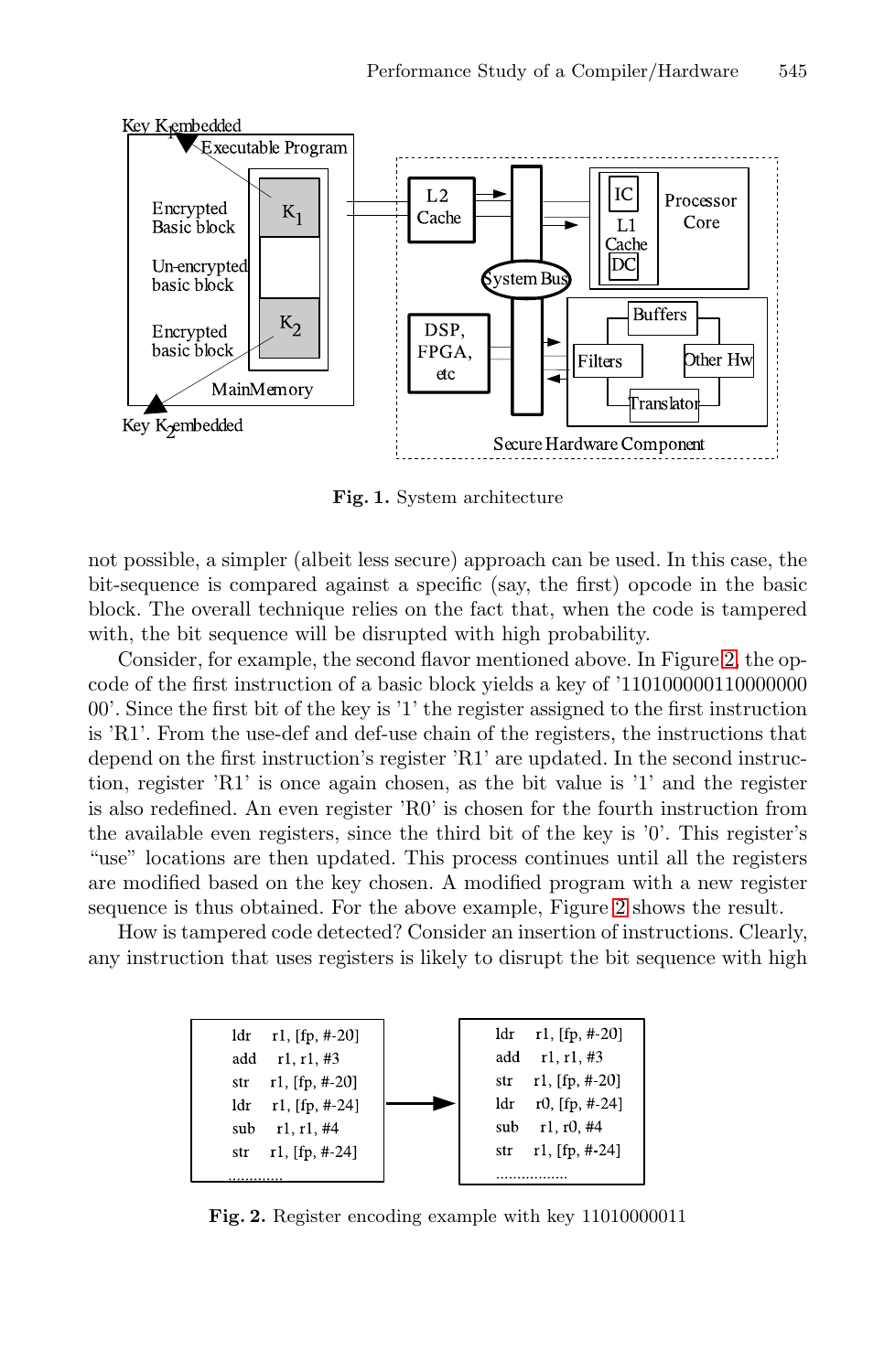probability, and will therefore be detected. Although not discussed here, it is easy to select opcodes that are at a fixed distance away, so that any insertion or deletion of instructions will result in a different opcode being checked, and therefore in failing the test. The security of a program can be increased by using private keys instead of opcodes of the instructions. This includes additional performance overhead of storing the keys in FPGA but can be tuned to meet the security objectives. Note that processors with caches will need to allow FPGA to probe the cache to fetch instructions of the encrypted basic blocks that span across multiple cache blocks.

# **3 Experimental Analysis**

#### **3.1 Experimental Framework**

Our experimental framework uses the gcc cross-compiler targeting the ARM instruction set. The register allocation pass, the data flow analysis, loop unrolling and code generation pass of GCC were modified to incorporate the registerencoding scheme. The output of the compiler consists of the encrypted ARM executable and a description file for the FPGA.

The FPGA is simulated using the *Simplescalar* toolset [\[8\]](#page-5-4). The FPGA is placed between L1 cache and the main memory. It has access to the cache controller and can probe the cache. We assume that there is no L2 Cache. The FPGA is configured like a Virtex-II XC2V8000 component which is an ARM1020E type processor running at a chosen clock speed of 150 Mhz but with a processor clock rate of 300 MHz. The size of the on-board memory is 3MB with a memory access delay of 2 processor cycle (1 FPGA Cycle) and delay for comparing values is 2 processor cycles. The L1 cache is configured with 16 sets with the block size and associativity of cache being 32 and 64 respectively. The cache follows the Least Recently Used policy with a cache hit latency of one cycle. Main memory access latency is 15 and 2 cycles for the first and rest of the data respectively. The width of the FPGA operator is 8 bytes, nonsequential access latency being 10 cycles and sequential access latency being 10 cycles respectively. The FPGA validates each cache block that is being fetched from the main memory and placed into the L1 cache.

#### **3.2 Benchmarks**

Diverse benchmarks such as Susan (an image recognition package for Magnetic Resonance Images), Dijkstra (the well-known shortest path algorithm), Fast Fourier Transform, Rijndael (the AES encryption/decryption algorithm) and Patricia (a trie data structure) are used. We study the effect on overall system performance using basic blocks of varying lengths for purposes of encoding the bit sequences. The results are normalized to the performance of unencrypted case as shown in Figure [3](#page-4-0) (left side). The overall performance for most of the benchmarks is within 78% of the unencrypted case. Benchmarks Patricia and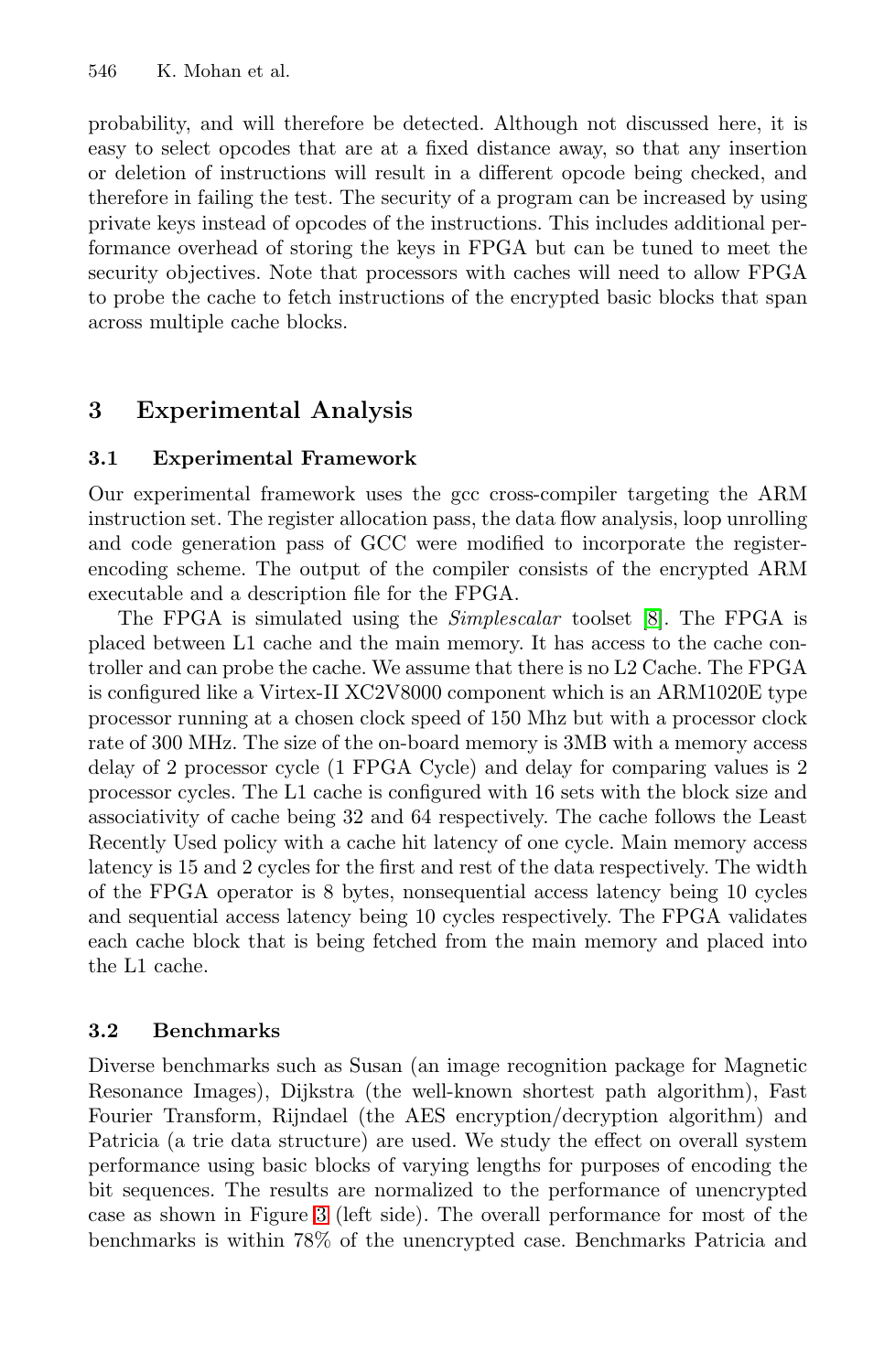

<span id="page-4-0"></span>**Fig. 3.** Performance as a function of encryption of varying basic block lengths before(left side) and after(right side) performing loop unrolling on the benchmarks. (25%, 50%, 75% and 100% basic blocks are encrypted)

Dijkstra suffered a penalty of above 23%. This is because of instruction cache misses that occur in the FPGA that incur high cache miss penalty. Benchmarks Rijndael and FFT performed the best. Dijkstra suffered higher penalty due to large number of looping instructions being committed and it also runs longer.

The effect of loop unrolling on the performance of the benchmarks was studied by selecting the basic blocks with longer instruction count. The main purpose of performing loop unrolling on the benchmarks is to increase the code size thereby increasing the number of instructions in the basic block, so that keys of greater length can be embedded into them. Further loop unrolling reduces loop overheads such as index variable maintenance and control hazards in pipelines, increases the number of statements in basic block to optimize and also improves the effectiveness of other optimizations such as common-subexpression elimination, software pipelining, etc. But its disadvantage is that the unrolled version of the code is larger than the rolled version, thereby having a negative impact on the performance on effectiveness of instruction cache. The effect of loop unrolling on the benchmarks is shown in Figure [3](#page-4-0) (right side). The optimization had little effect on Susan and Rijndael benchmarks. FFT suffered a 0.1% decrease in performance but performance of both computationally intensive Dijkstra and Patricia benchmarks is increased by nearly 3%. This shows that loop-unrolling provides negligible performance benefit, thereby suggesting that other compiler techniques will be needed to reduce the performance overhead. The security of the program is increased by loop unrolling, as the key length is increased since